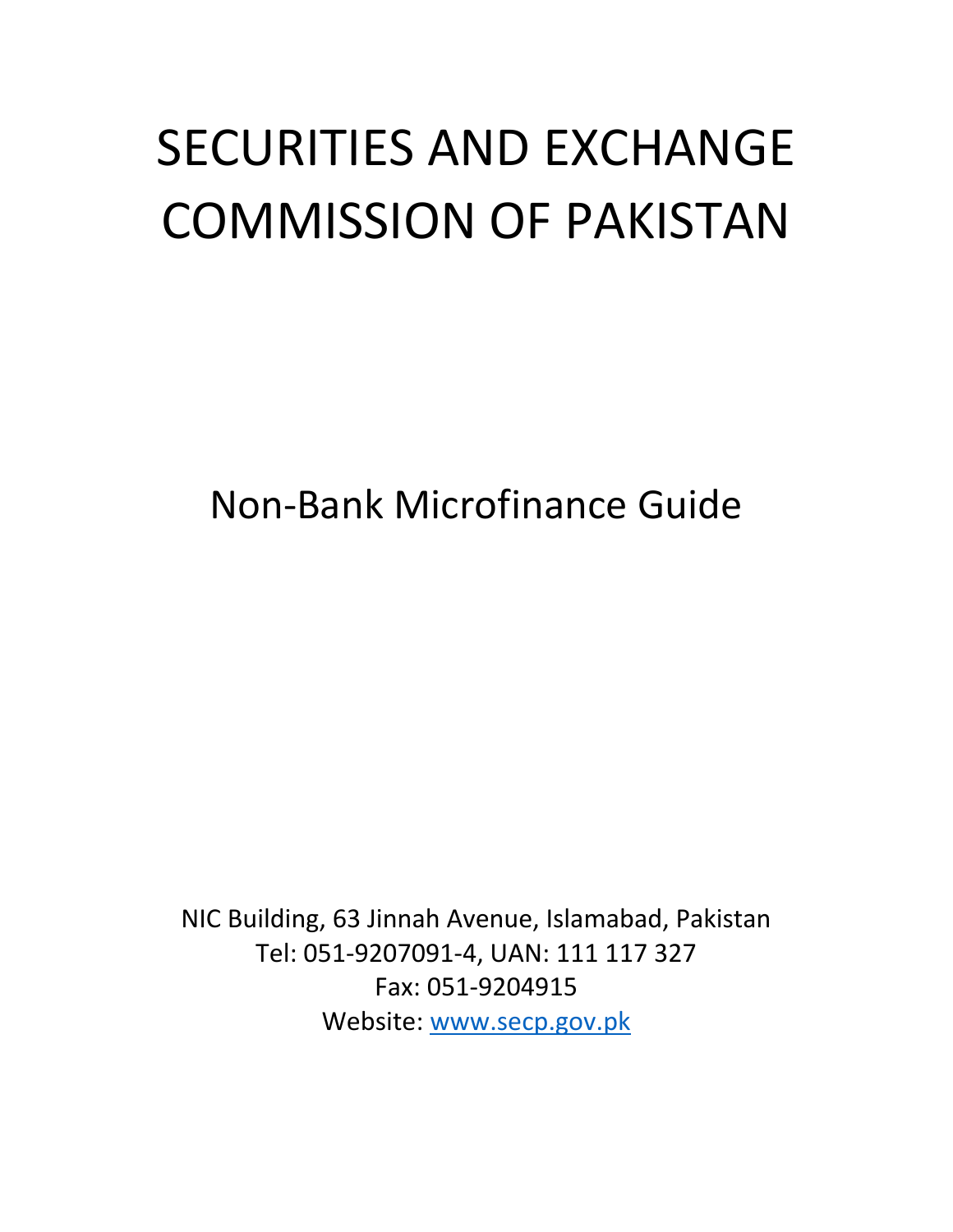## **Disclaimer**

The purpose of this User Guide is to provide information and guidance to end users. The information contained herein is subject to change without prior notice. While every effort is made to ensure accuracy and completeness of information contained, the Commission makes no guarantee and assumes no liability for any errors or omissions of the information. No one can use the information for any claim, demand or cause of action. In no event shall the Commission be liable for direct, indirect, special, incidental or consequential damages of any nature or kind arising from the use of this document.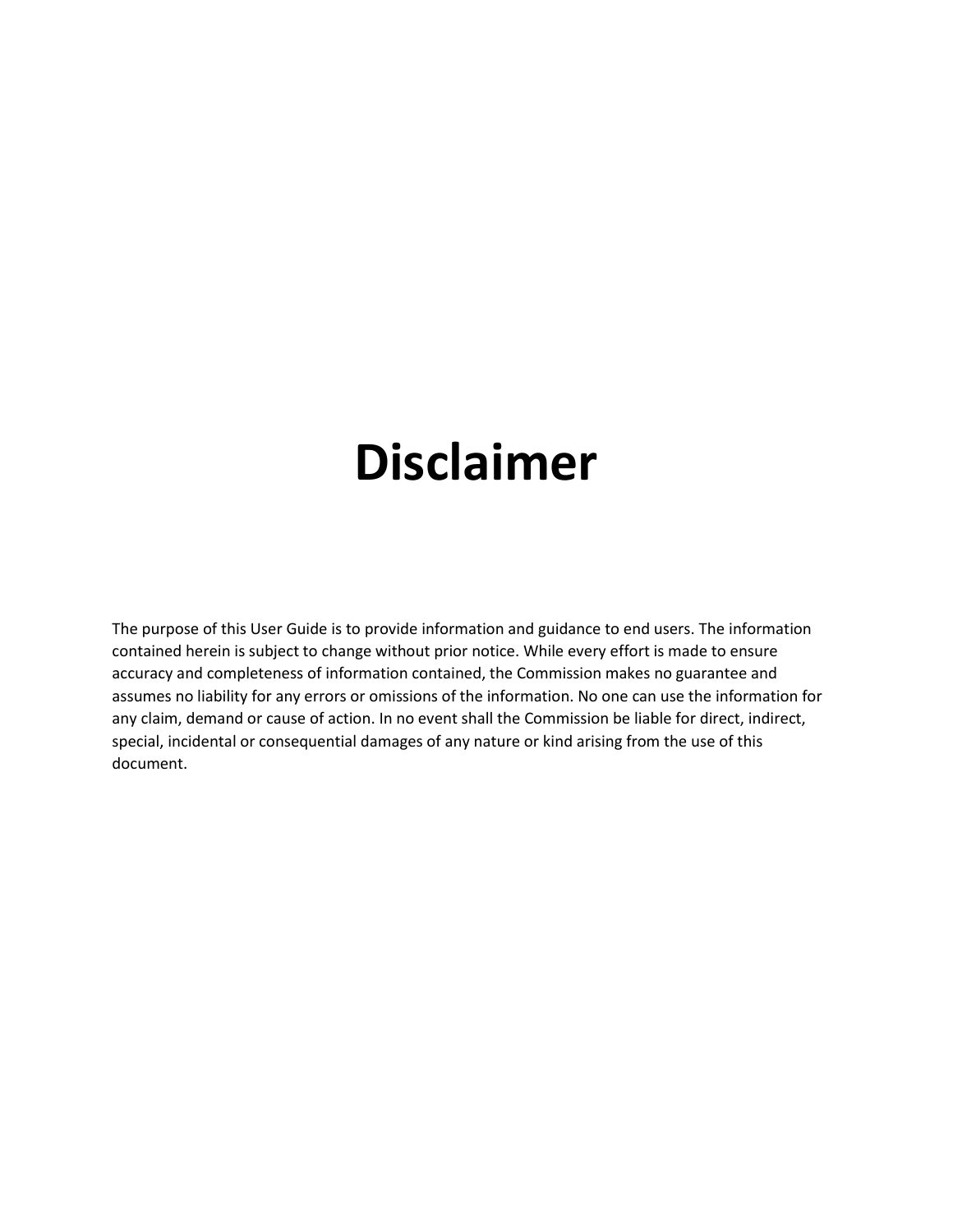### **Contents**

| $\mathbf{1}$   | What is Microfinance?                                                                                               |
|----------------|---------------------------------------------------------------------------------------------------------------------|
| $\overline{2}$ | What is Microenterprise?                                                                                            |
| 3              | What is Non-Bank Microfinance Company?                                                                              |
| 4              | Who is a poor person?                                                                                               |
| 5              | Who regulates Non-Bank Microfinance Institutions and under which laws?                                              |
| 6              | Why do people need Microfinance?                                                                                    |
| $\overline{7}$ | Who are the clients of NBMFCs?                                                                                      |
| 8              | What is a Microfinance Provider?                                                                                    |
| 9              | Who can apply for license to undertake business of Microfinancing?                                                  |
| 10             | What is the fee for obtaining License to undertake Microfinance business?                                           |
| 11             | What is the term for which IFS License is issued?                                                                   |
| 12             | What is the procedure for an existing "not for profit company" to obtain approval to                                |
|                | undertake business of Microfinancing?                                                                               |
| 13             | What is the procedure for a new "not for profit company" to obtain approval to undertake                            |
|                | business of Microfinancing?                                                                                         |
| 14             | What is the procedure for a new "for profit company" to obtain approval to undertake<br>business of Microfinancing? |
| 15             | What is the Minimum Equity Requirement for obtaining IFS License to undertake                                       |
|                | Microfinance business?                                                                                              |
| 16             | What are the maximum exposure of NBMFCs to a single person or Group?                                                |
| 17             | What are the minimum conditions for NBMFCs for providing finance?                                                   |
| 18             | What is the total exposure to a single borrower from all Financial Institutions?                                    |
| 19             | What is the minimum limit on assets of NBMFCs that are required to be invested in                                   |
|                | Microfinancing?                                                                                                     |
| 20             | What is the general provisions for NBMFCs against their respective Microfinance portfolio?                          |
| 21             | What relaxations in regulatory requirements are available for NBMFCs which offer                                    |
|                | Microfinancing as ancillary business?                                                                               |
| 22             | What are the reporting requirements for NBMFCs?                                                                     |
| 23             | What major terms and conditions are applicable on NBMFCS?                                                           |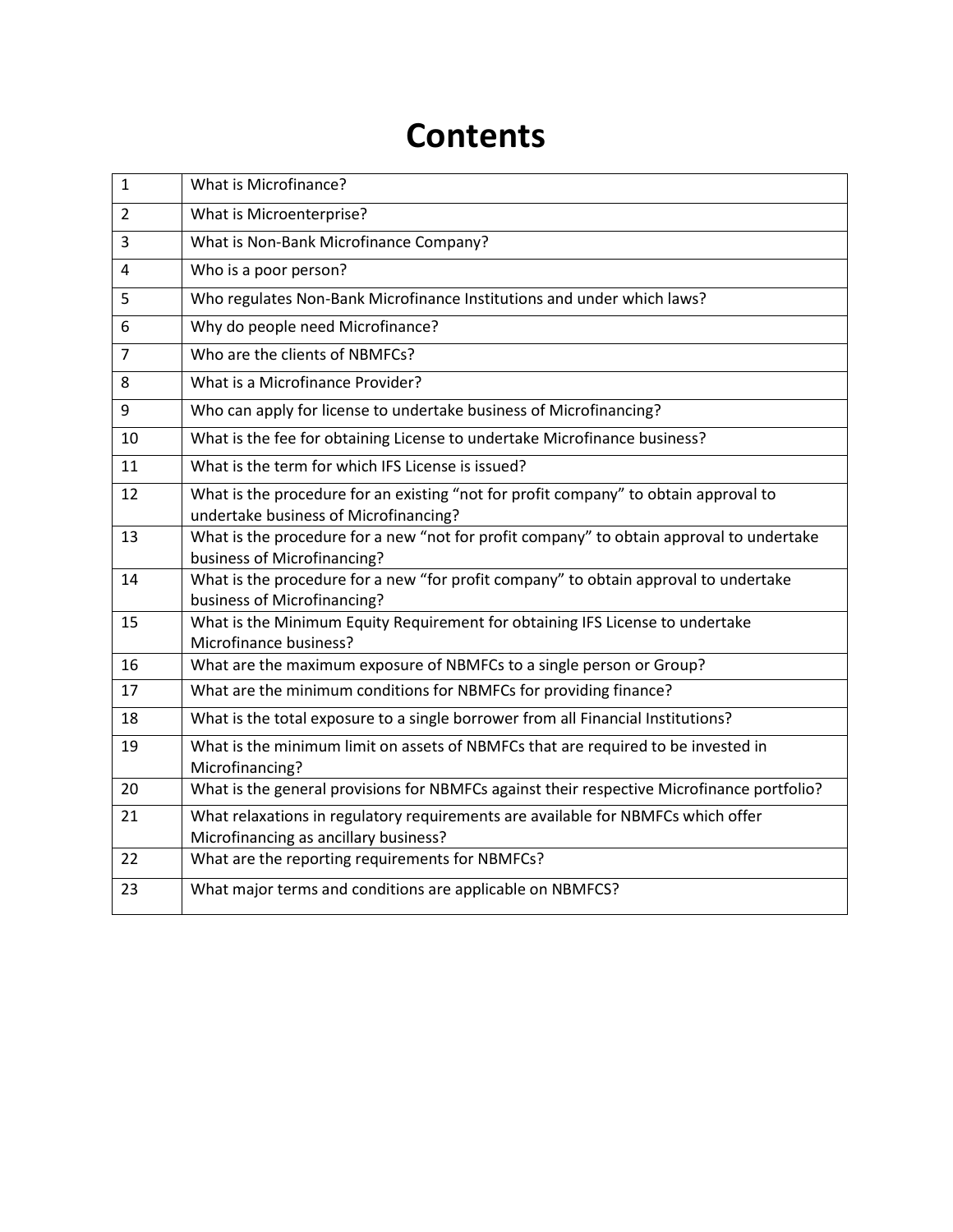#### **1. What is Microfinance?**

Microfinancing means finance provided to a poor person or microenterprise. Microfinance is the supply of loan and other basic financial services to the poor except deposits. People living in poverty need a diverse range of financial instruments to run their businesses, build assets, stabilize consumption and shield themselves against risks. Financial services needed by the poor include working capital loans, consumer credit, savings, pensions, insurance and money transfer services.

The poor rarely access services through the formal financial sector. They address their need for financial services through a variety of financial relationships, mostly informal. Credit is available from informal commercial and non-commercial money-lenders, but usually at a very high cost to the poor borrowers.

Providers of financial services to the poor include donor-supported, non-profit & non-governmental organizations (NGOs) and cooperatives, community-based development institutions like self-help groups and credit unions, commercial and state banks, insurance and credit card companies, post offices and other point of sale. Non-bank financial institutions (NBFIs) and NGOs have led the way in developing workable credit methodologies for the poor and reaching out to large numbers of the poor.

#### **2. What is Microenterprise?**

Microenterprises means projects or businesses in trading or manufacturing or services or agriculture that lead to livelihood improvement and income generation. These projects or businesses are undertaken by micro-entrepreneurs who are either self-employed or employ few individuals not exceeding 10 (excluding seasonal labour).

#### **3. What is Non-Bank Microfinance Company?**

Non-Bank Microfinance Company (NBMFC) is a non-deposit taking Non-Bank Finance Company (NBFC) primarily engaged in the business of Microfinancing as specified by the Commission from time to time.

#### **4. Who is a poor person?**

Poor person means an individual who has meager means of subsistence and whose total business income excluding expenses during a year is less than or equal to PKR 600,000 or such other minimum limit prescribed from time to time.

#### **5. Who regulates Non-Bank Microfinance Institutions and under which Laws?**

The Securities and Exchange Commission of Pakistan (SECP) regulates the NBMFCs under the following regulatory framework:

- Companies Ordinance, 2016;
- Non-Banking Finance Companies (Establishment and Regulation) Rules, 2003, as amended vide S.R.O. 1002(I)/2015;
- Non-Banking Finance Companies and Notified Entities Regulations, 2008, as amended vide S.R.O. 1160(I)/2015.

#### **6. Why do people need Microfinance?**

Microfinance is seen as a way to provide poor people with the means to participate in the economy and generate their own income. They may even become micro-entrepreneurs and set up small businesses.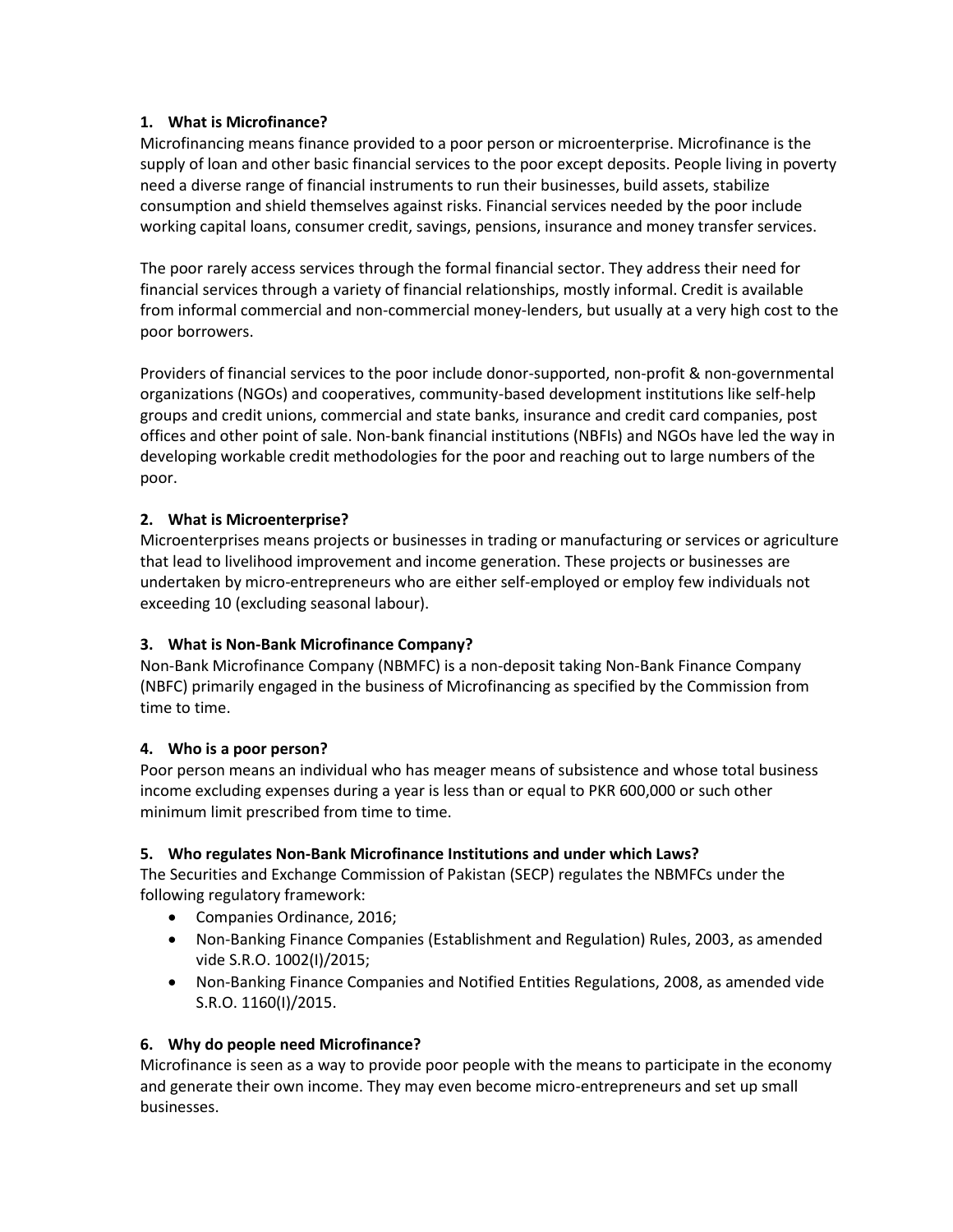#### **7. [Who are the clients](javascript:void(0);) of NBMFCs?**

Microfinance is designed to help those regarded as poor, a very diverse group, spread across the country. Majority clients of Microfinance—female heads of households, pensioners, displaced persons, retrenched workers, small farmers, and micro-entrepreneurs—fall into four poverty levels: destitute, extreme poor, moderate poor, and vulnerable non-poor. While repayment capacity, collateral availability, and data availability vary across these categories, methodologies and operational structures have been developed that meet the financial needs of these client groups in a sustainable manner.

#### **8. What is a Microfinance Provider (MFP)?**

There are two types of MFPs in Pakistan; (i) Microfinance banks regulated by State Bank of Pakistan (SBP), (ii) Microfinance companies regulated by SECP. MFP, being an organization that provides financial services to the poor, include a wide range of providers that vary in their legal structure, mission, methodology and sustainability. However, they all share the common characteristics of providing financial services to a clientele poorer and more vulnerable than traditional bank clients.

#### **9. Who can apply for license to undertake business of Microfinancing?**

NGOs registered with SECP under section 42 of the Companies Ordinance, 1984 as a not for profit companies, limited by guarantee can directly apply for Investment Finance Services (IFS) license to undertake micro finance business.

NBMFIs formed under any other legislation are required to do the following: (i) they can get registered with SECP under section 42 of the Companies Ordinance, 1984 and then apply for license to undertake IFS OR (ii) they can register themselves as an NBFC with the main object to undertake micro financing and then apply for license to undertake IFS.

The existing NBFCs apart from Microfinance companies e.g. a leasing company can also undertake Microfinance business subject to the fulfillment of certain regulatory requirements, compliance of Fit & Proper (F&P) Criteria, Minimum Equity Requirement (MER).

Companies are, however, prohibited to undertake Microfinance business without obtaining license from SECP under section 282C(3) read with section 282K(3) of the Companies Ordinance, 2016.

#### **10. What is the fee for obtaining License to undertake Microfinance business?**

NBMFCs shall pay PKR 375,000 for obtaining IFS license to undertake or carry out an activity or function, as required under schedule II of NBFC&NE Regulations, 2008.

#### **11. What is the term for which IFS license is issued?**

The license granted shall be valid for three years from the date of its issuance and shall be renewable upon expiry of the said period by making an application at least one month prior to the expiry as set out in Form IV of NBFC Rules, 2003 along with payment of prescribed fee.

#### **12. What is the procedure for an existing "not for profit company" to obtain approval to undertake business of Microfinancing?**

The 'not for profit company' will have to submit an application to Specialized Companies Division, (SCD) SECP Headquarter Islamabad on Form II of the Non-Bank Finance Companies (Establishment and Regulations (NBFC) Rules along with all relevant supporting documents and deposit of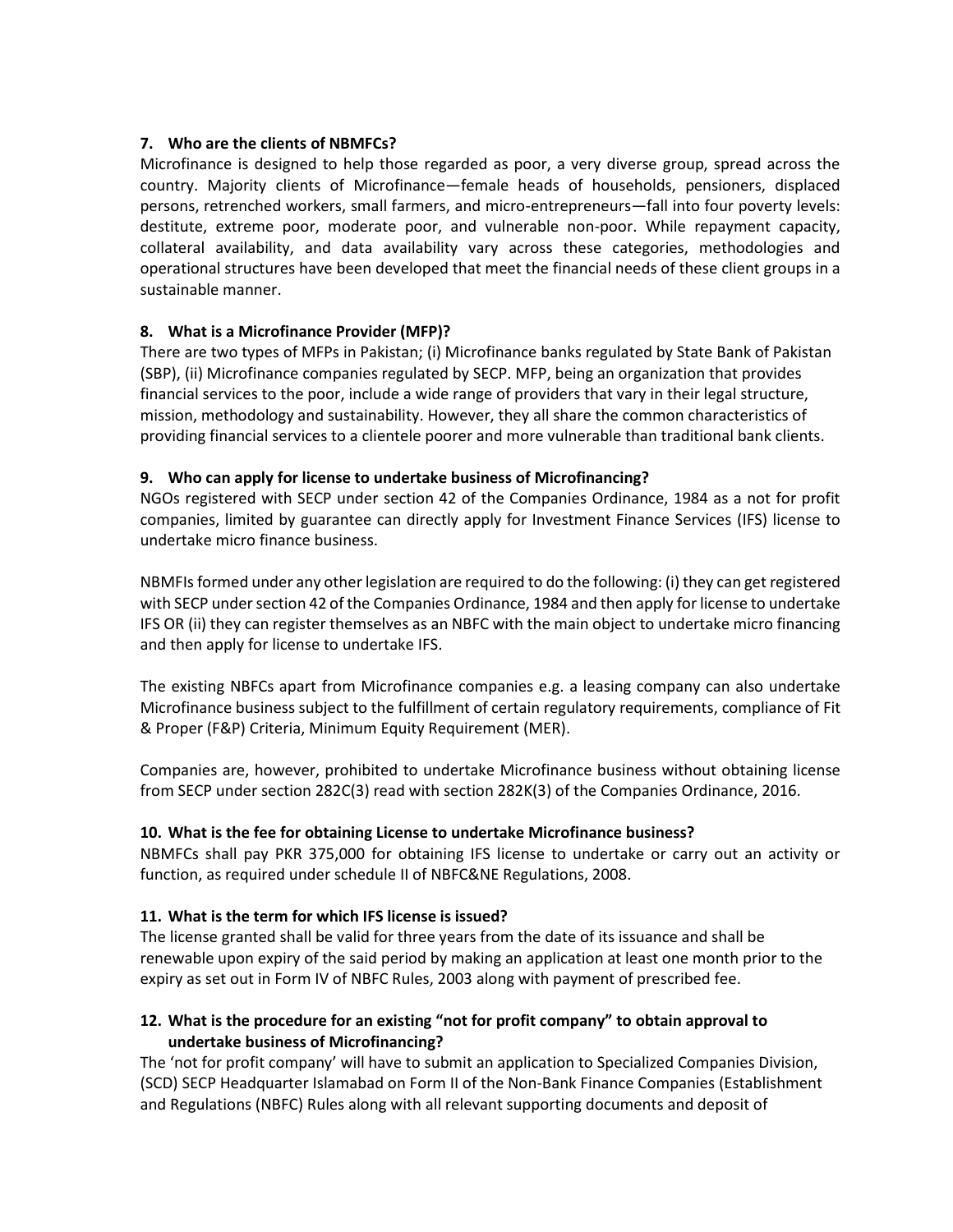prescribed fee for grant of license for IFS to undertake the business of Microfinancing. Along with the application, the company will have to submit details of its promotors/sponsors/CEO/Directors with regards to their compliance with the F&P Criteria given in the Schedule IX of the Non-Bank Finance Companies & Notified Entities (NBFC&NE) Regulations, 2008.

#### **13. What is the procedure for a new "not for profit company" to obtain approval to undertake business of Microfinancing?**

Prospective not for profit company desirous of undertaking business of Microfinancing will follow the following procedure:

- Application to Company Law Division (CLD) SECP Headquarter Islamabad for grant of license under section 42 of the Companies Ordinance.
- Incorporation of company, at concerned Company Registration Office, as per the existing procedures, forms and fees.
- Application to SCD, SECP Headquarter Islamabad on Form II of NBFC Rules, 2003 along with all the relevant documents and deposit of the prescribed fee for grant of license for IFS to undertake the business of Microfinancing. Along with the application, the company will have to submit details of its promotors/sponsors/CEO/Directors with regards to their compliance with the F&P Criteria given in the Schedule IX of the NBFC&NE Regulations, 2008.

#### **14. What is the procedure for a new "for profit company" to obtain approval to undertake business of Microfinancing?**

Prospective 'for profit company' desirous of undertaking business of Microfinancing will follow the following procedure:

- Application on Form I of the NBFC Rules, 2003 along with all relevant supporting documents and deposit of prescribed fee, to SCD, SECP Headquarter Islamabad for obtaining permission to form a NBFC.
- Incorporation of company, at concerned Company Registration Office, as per the existing procedures, forms and fees.
- Application to SCD, SECP Headquarter Islamabad on Form II of NBFC Rules, 2003 along with all the relevant documents and deposit of the prescribed fee for grant of license for IFS to undertake the business of Microfinancing. Along with the application, the company will have to submit details of its promotors/sponsors/CEO/Directors with regards to their compliance with the F&P Criteria given in the Schedule IX of the NBFC&NE Regulations, 2008.

#### **15. What is the MER for obtaining IFS license to undertake Microfinance business?**

An NBMFI licensed by the Commission to undertake Microfinance business shall at all the times, meet the MER of PKR 50 million, as provided in Schedule I of the NBFC&NE Regulations, 2008.

#### **16. What are the maximum exposure of NBMFC to a single person or Group?**

The following exposure limits are applicable for the non-bank Microfinance companies:

- (a) Poor Person *PKR 500,000 for housing loan PKR 200,000 for general loans other than housing loan*
- (b) Microenterprises: *PKR 500,000*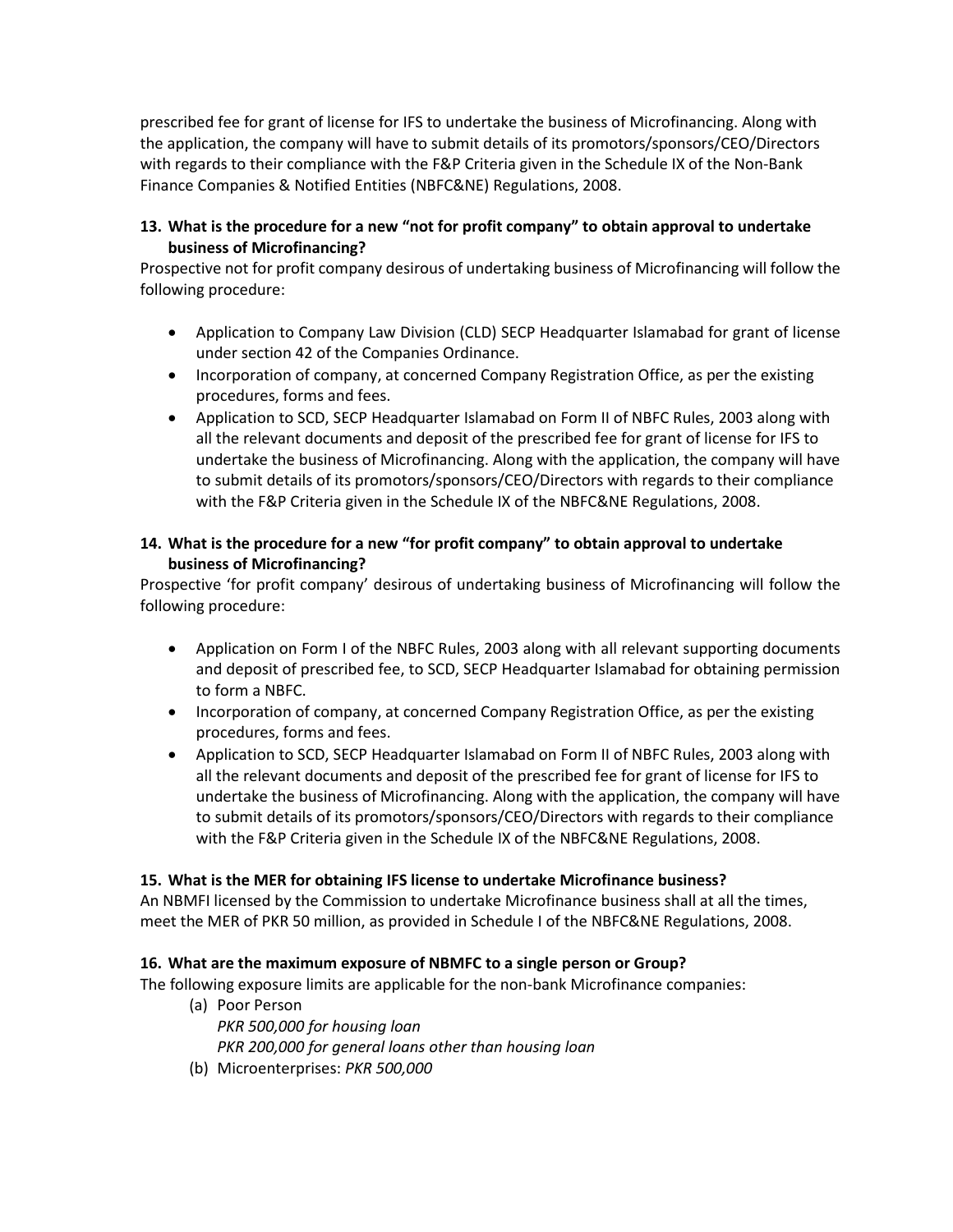#### **17. What are the minimum conditions for NBMFCs for providing finance?**

- a. NBMFC shall obtain a credit report from Credit Information Bureau of State Bank of Pakistan or any other appropriate credit information bureau before allowing any Finance exceeding PKR 10,000;
- b. NBMFC shall at the time of granting finance obtain a written undertaking as given in Schedule XII of NBFC&NE Regulations from the borrower disclosing details of various facilities already obtained from other Financial Institutions.

#### **18. What is the total exposure to a single borrower from all Financial Institutions?**

The total exposure of NBMFCs to a single borrower from all Financial Institutions shall not exceed PKR 700,000.

#### **19. What is the minimum limit on assets of NBMFCs that are required to be invested in Microfinancing?**

A NBMFC shall invest at least fifty percent of its assets in Microfinancing, provided that cash, deposits with financial institutions and investment in government securities shall be excluded to calculate this limit.

#### **20. What is the general provision for NBMFCs against their respective Microfinance portfolio?**

NBMFCs shall maintain a General Provision equivalent to 0.5% of the net outstanding Microfinance portfolio (finance net of specific provisions) provided that general provision shall not be required in cases wherein finance is secured against liquid assets with appropriate margins.

#### **21. What relaxations in regulatory requirements are available for NBMFCs which offers Microfinancing as ancillary business?**

NBMFCs undertaking Microfinance business whose Microfinancing assets are less than or equal to 30% of its total assets as on the date of audited financial statements may undertake Microfinancing as ancillary business and enjoys relaxations from the following rules:

- 5(6)(a): Eligibility criteria given in Schedule I;
- 5(6)(d): Allocation of 25% of its paid-up capital to the promoters;
- 5(6)(e): Promoters or majority shareholders and directors have deposited their shares with Central Depository Company of Pakistan Limited in an account marked as block and such shares shall not be sold or transferred without prior approval of the Commission and shall be kept unencumbered;
- 5(6)(f): Promoters or majority shareholders and directors have given an undertaking that they shall not enter into any agreement for sale or transfer of their shares in any manner without prior approval of the Commission;
- 5(6)(g): Appointment of Chief Executive who does not hold such office in any other company except for an investment company being managed by said company, provided that prior approval of the Commission has been obtained in this regards;
- 7(1)(c): Appoint an individual, having minimum three years' experience, as its financial or chief accounting officer with prescribed qualification;
- 7(1)(ca): (i) Appoint as internal auditor, a person having minimum three years relevant experience with prescribed qualification, (ii) a chartered accountancy firm having satisfactory Quality Control Review(QCR) and not being the statutory auditors to whom this function is outsourced;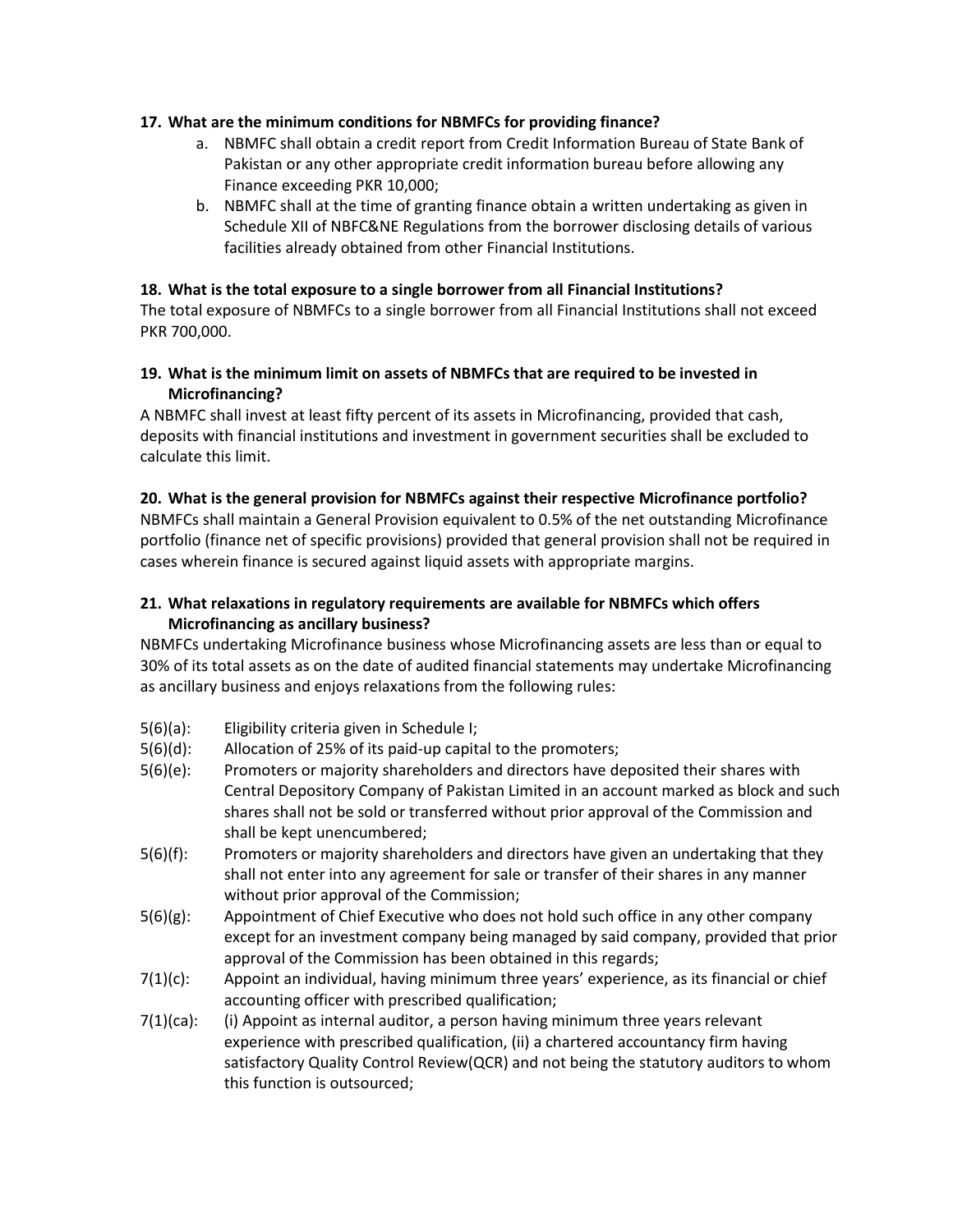- 7(1)(cc): Appoint such executives who shall fulfill the terms and conditions mentioned in the F&P criteria specified by the Commission by notification in the official Gazette;
- 7(1)(cd): Appoint the directors in accordance with Schedule I, provided that the Commission shall be the final authority to determine the status of director as independent or otherwise;
- 7(1)(h): Obtain rating in accordance with Schedule-I as and when it becomes eligible for rating;
- 7(1)(i): Publish the rating in its annual report and quarterly reports and any advertisement and brochures in relation to promotion of its business;
- 7(2)(a): Shall not appoint as director those persons who hold such office in any other NBFC licensed for the same purpose;
- 7(2)(aa): Shall not appoint or change its chief executive or any of its directors subject to fulfillment of the F&P criteria and prior approval of the Commission provided that the Commission may refuse appointment of any person;
- 7(2)(b): Shall not enter into premises leasing or renting, and sale or purchase of any kind with their directors, officers, employees or their close relatives or any person acting on their behalf or such persons who either individually or in concert with family members beneficially own 10% or more of the equity of the NBFC.
- 7(2)(l): Shall not provide unsecured facilities or exposures except as specified by the Commission by notification in the official Gazette;
- 9: Shall obtain sufficient insurance coverage from an insurance company rated minimum A- by a credit rating agency registered with the Commission against any losses that may be incurred as a result of employee's fraud or gross negligence. The NBMFC shall make disclosure about the insurance coverage in its financial statements.

#### **22. What are the reporting requirements for NBMFCs?**

The reporting requirements for NBMFCs are:

- to furnish its quarterly and annual financial statements to the Commission according to the requirements laid down in the Companies Ordinance, 2016;
- to submit their monthly returns through the Specialized Companies' Return System (SCRS) by  $10<sup>th</sup>$  of every month, as per the requirements laid down in Circular No. 1 of 2010 dated January 15, 2010.

#### **23. What major terms and conditions are applicable on NBMFCs?**

A NBMFC shall in addition to the conditions specified in NBFC Rules, 2003, NBFC&NE Regulations 2008 and any other conditions that may be specified by the Commission, operate in accordance with the following conditions:

- Provide finance in the name of individuals to ensure traceability and reduce the incidence of multiple borrowing;
- Develop an internal mechanism to monitor the overall exposure of its borrowers so as to manage credit risk and also minimize the borrowers' over indebtedness;
- Develop and implement appropriate pricing policies that ensure access to affordable financial services and operational and financial sustainability of NBMFC;
- Deliver to the borrower, at the time a finance is granted, a statement showing in clear and distinct terms the amount, date of the disbursement, monthly installment, the nature of the security, if any, the name and address of the borrower and the rate of mark-up to be charges;